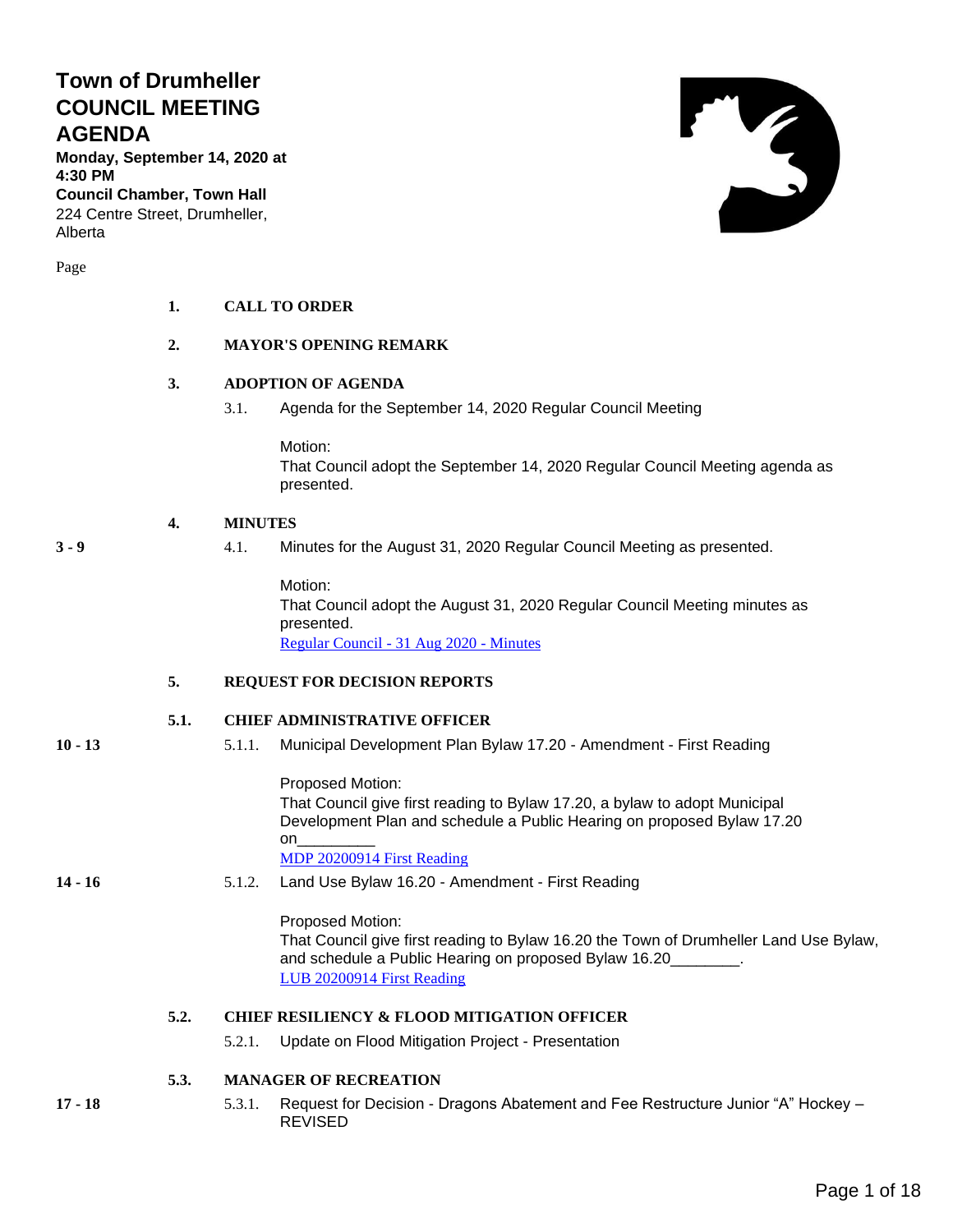Motion:

That Council approve the revised abatement and fee structure for the Junior "A" 2020/2021 to 2023/2024 hockey seasons as presented. RFD - [Drumheller Dragons -](#page-16-0) Revised

### **6. CLOSED SESSION**

6.1. Drumheller Flood Mitigation - FOIP 16 (1) - Disclosure harmful to business interests of a third party

Motion:

That Council close the meeting to the public to discuss the Drumheller Flood Mitigation project as per FOIP 16 (1).

### **7. ADJOURNMENT**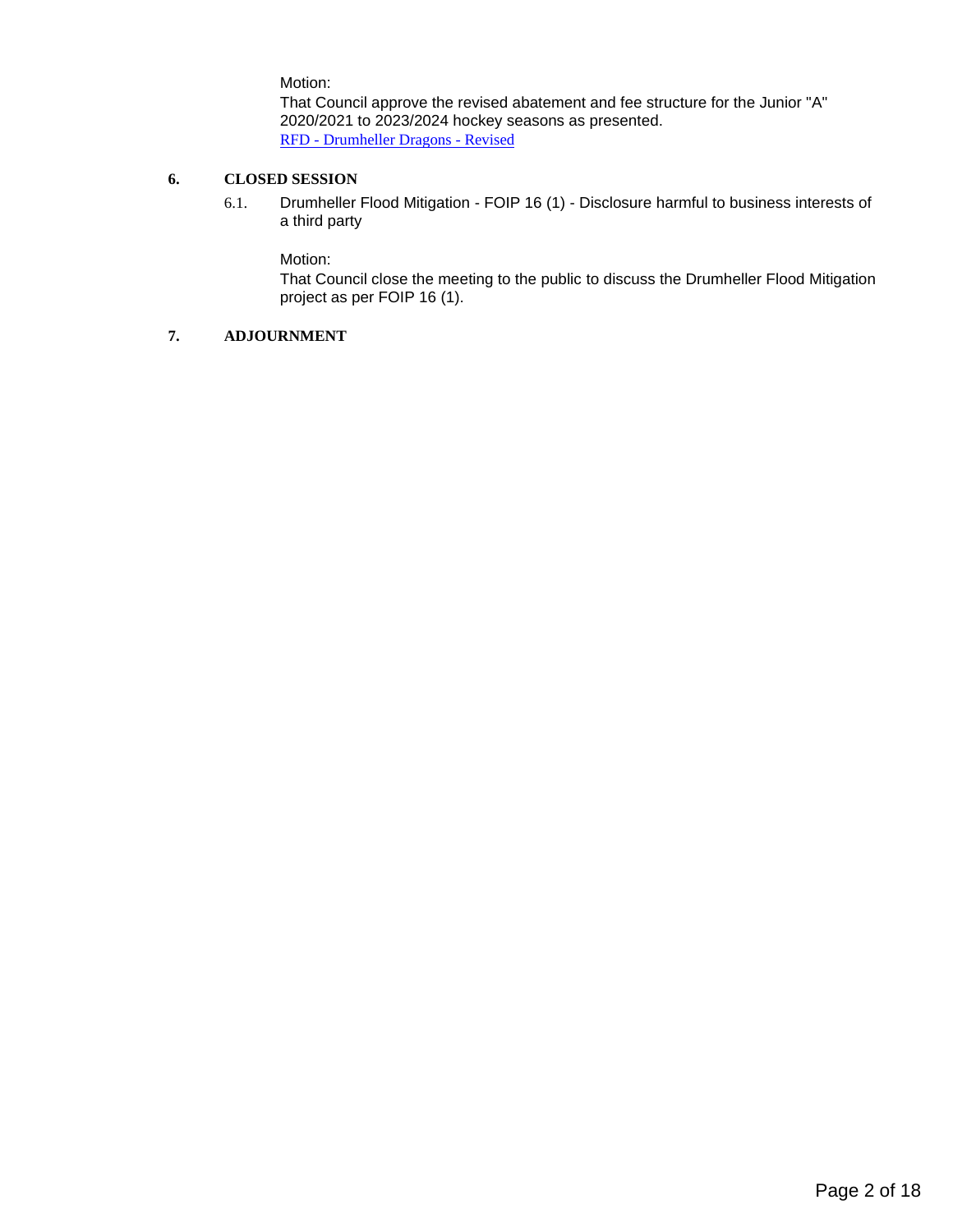<span id="page-2-0"></span>Town of Drumheller COUNCIL MEETING MINUTES August 31, 2020, 2020 at 4:30 PM Council Chamber, Town Hall 224 Centre Street, Drumheller, AB, T0J 0Y4

IN ATTENDANCE: Mayor Heather Colberg Councillor Kristyne DeMott Councillor Jay Garbutt Councillor Lisa Hansen-Zacharuk Councillor Tony Lacher Councillor Fred Makowecki Councillor Tom Zariski

Chief Administrative Officer: Darryl Drohomerski Chief Resiliency and Flood Mitigation Officer: Darwin Durnie Director of Infrastructure Services: Dave Brett Communications Officer: Erica Crocker Legislative Assistant: Denise Lines

ABSENT: Director of Protective & Emergency Services: Greg Peters

1. CALL TO ORDER Mayor called the meeting to order at 4:32pm

> The Drumheller Memorial Cemetery columbarium was vandalised by paintball paint. The Town is in the process of cleaning up the area.

- 1.1. Addition to the Agenda 4. Delegation; 4.1 Dinosaur RV Park - Devan Dekeyser
- 2. MAYOR'S OPENING REMARK
- 2.1. Deputy Mayor Swearing In Councillor Jay Garbutt for September and October 2020
- 3. ADOPTION OF AGENDA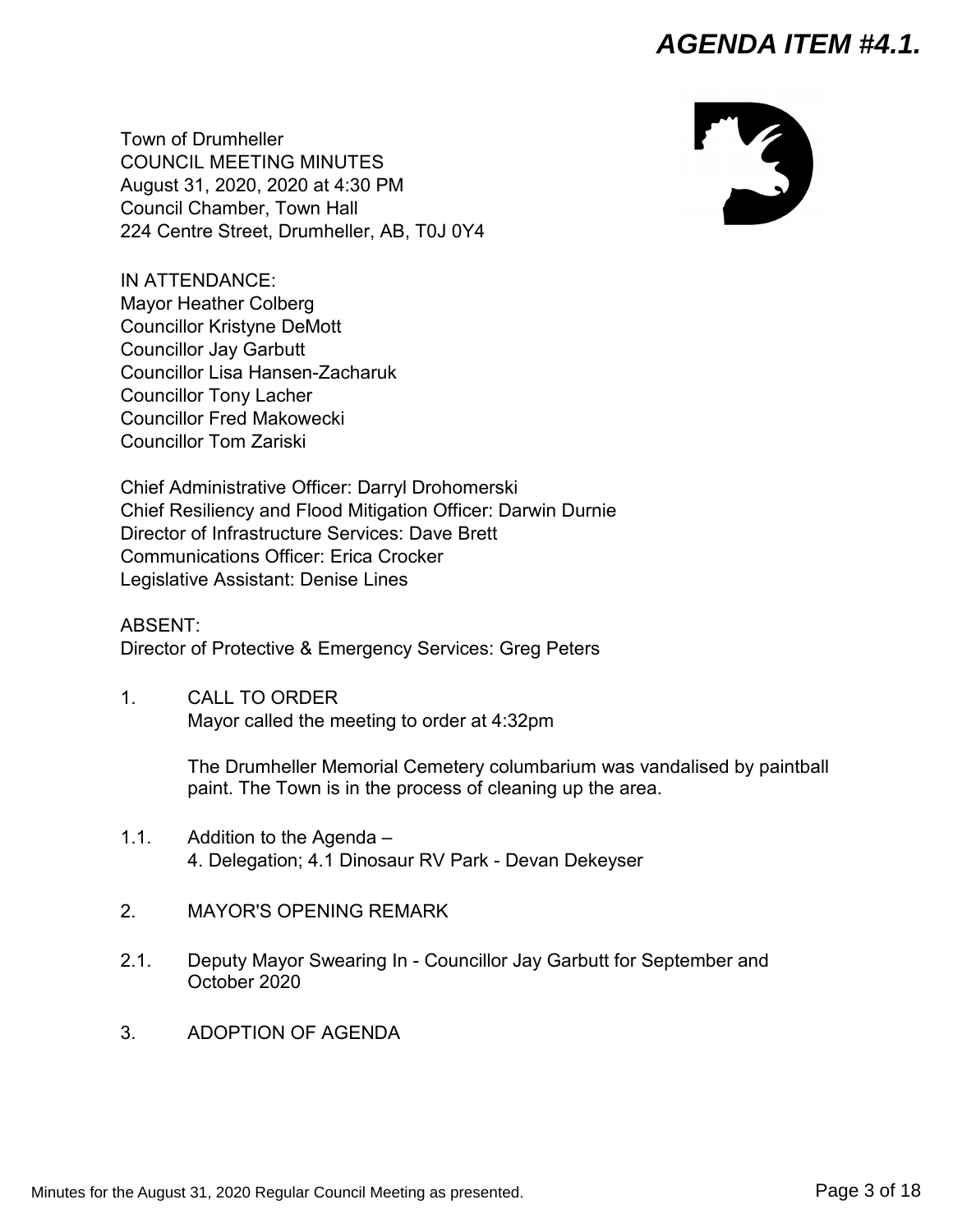Regular Council Meeting Minutes August 31, 2020

3.1. Agenda for August 31, 2020 Regular Council Meeting.

**M2020.189** Moved by Lacher, DeMott that Council adopt the August 31, 2020 Regular Council meeting agenda as amended.

Carried unanimously

- 4. DELEGATIONS
- 4.1. Dinosaur RV Park Devan Dekeyser D. Dekeyser explained how they came to learn about the water leak at the RV park and if there could be forgiveness to the sewage disposal portion on the utility bill.
- 5. MINUTES
- 5.1. Minutes for the August 4, 2020 Regular Council Meeting

**M2020.190** Moved by Zariski, Garbutt that Council adopt the August 4, 2020 Regular Council meeting minutes as presented.

Carried unanimously

- 5.1. MINUTES OF MEETING PRESENTED FOR INFORMATION
- 5.1.1. Municipal Planning Commission August 4, 2020 Meeting Minutes

**M2020.191** Moved by Zariski, Hansen-Zacharuk that Council accept the minutes of the August 4, 2020 Municipal Planning Commission meeting for information.

Carried unanimously

- 6. REQUEST FOR DECISION AND REPORTS
- 6.1. CHIEF ADMINISTRATIVE OFFICER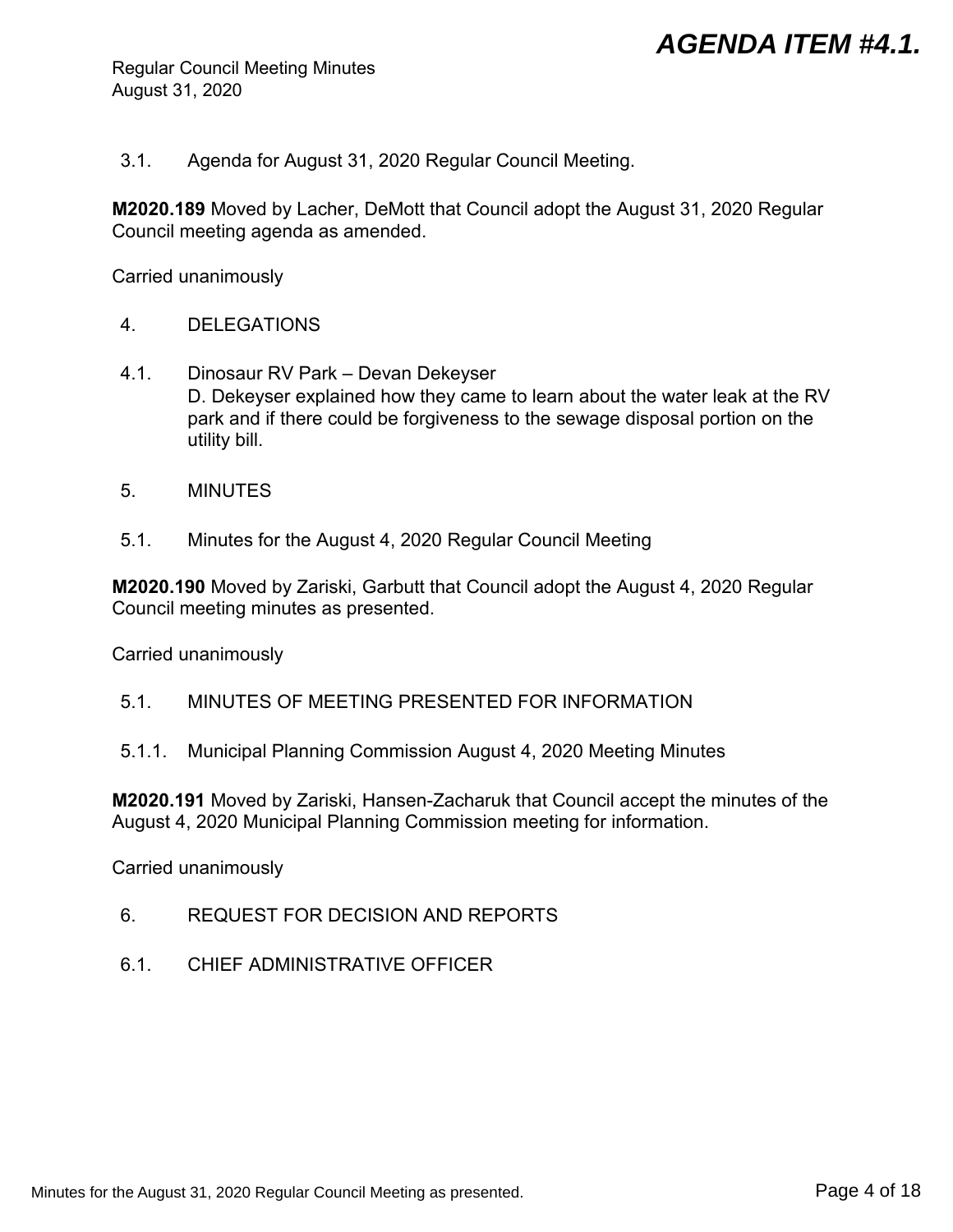Regular Council Meeting Minutes August 31, 2020

## 6.2. CHIEF RESILIENCY & FLOOD MITIGATION OFFICER

6.2.1. Request for Decision - Flood Mitigation, Award for Engineering Design **Services** 

> D. Durnie presented the request for decision. Four firms submitted quotes and may be engaged for different aspects of the project in the future. Durnie explained to Council how and why the particular companies were awarded the contracts and the type of work they will be completing for flood mitigation.

Durnie confirmed that there would be ongoing community engagement events to keep the public informed on the progress of the flood mitigation project. More information on the amendments for the Municipal Development Plan and the Land Use Bylaw will be presented at a future Council meeting.

For questions about flood mitigation please contact the flood mitigation office. Amendment accepted.

**M2020.192** Moved by Zariski, Lacher that the Council of the Town of Drumheller engage SweetTech Engineering Consultants to undertake engineering design services for initially assigned flood mitigation infrastructure projects to the value of \$300,000.00, and further;

That Council award the contract for the provision of Geotechnical Engineering Coordination Services to Parkland Geotechnical Consulting Ltd. for an estimated value of \$300,000.00.

Discussion:

After further discussion, Councillor Garbutt suggested the following amendment to the motion:

"…flood mitigation infrastructure projects *up to* the value of \$300,000.00…" and

"…for an estimated value *up to* the value of \$300,000.00."

Council accepted the amendment to motion **M2020.192**.

Carried unanimously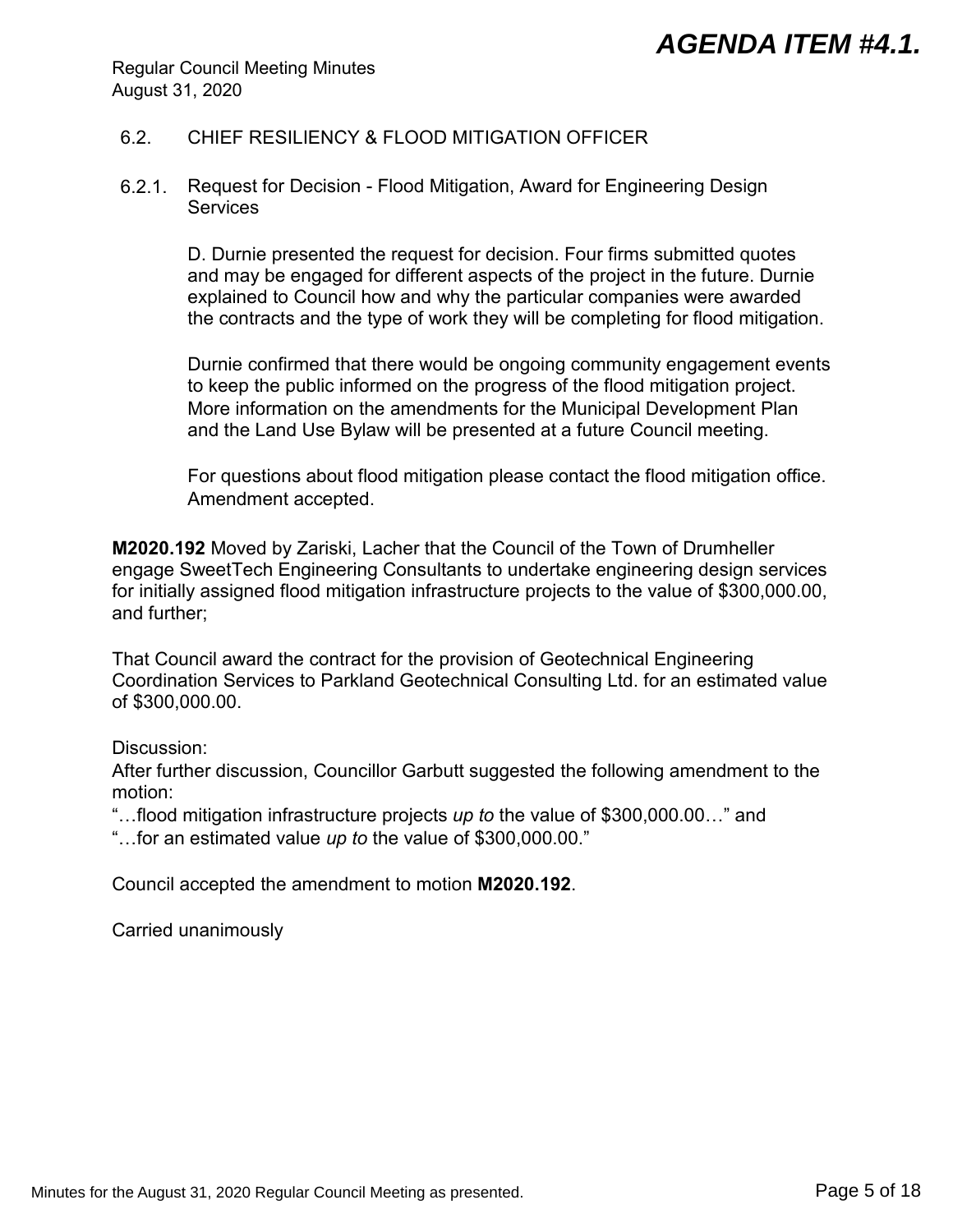Regular Council Meeting Minutes August 31, 2020

## 6.3. DIRECTOR OF INFRASTRUCTURE SERVICES

6.3.1. Water/Wastewater Utility Bill Forgiveness Presentation- Utilities Manager, B. Adams

Presenters by D. Brett, B. Adams, Utilities Manager, S. Thompson, Utility/Cemetery Clerk.

B. Adams presented information about utility bill forgiveness procedures and policies from other communities as well as the residential industry standard in Alberta.

S. Thompson gave an overview of how residential and commercial utilities are monitored, how payments are processed, and clients are informed of issues. The presenters answered questions related to water/wastewater procedures for residential vs commercial properties.

A formal request for decision outlining the Customer Assistance Program (CAP) payment plan will be brought forward to Council at a later date.

**M2020.193** Moved by Makowecki, Hansen-Zacharuk that Council direct administration to implement the following procedures;

- 1. The Town continue to follow the industry standard practice of billing for all water that goes through the meter and flagging potential leaks through the water billing software.
- 2. The Town continue to follow the industry standard practice of billing sanitary sewer at set percentage of volume through the water meter (for Drumheller this is 80%).
- 3. Provide the public with access to a "high water consumption checklist".
- 4. For those customers that cannot find the leak we can provide a meter read history report. In some cases we could provide assistance to find the leak, but not to repair the leak.
- 5. A Customer Assistance Program (CAP) payment plan system be implemented for customers who receive a high consumption bill to the give the consumer time to pay prior to implementing any penalties.

## Discussion:

After discussion Councillor Garbutt suggested that the motion be tabled resulting in no changes to the current administrative procedures.

**M2020.194** Moved by Garbutt, Hansen-Zacharuk that Council table motion M2020.193.

- 5 For: Councillors DeMott, Garbutt, Hansen-Zacharuk, Mackoweki, Zariski
- 2 Opposed: Mayor Colberg, Councillor Lacher

**Carried**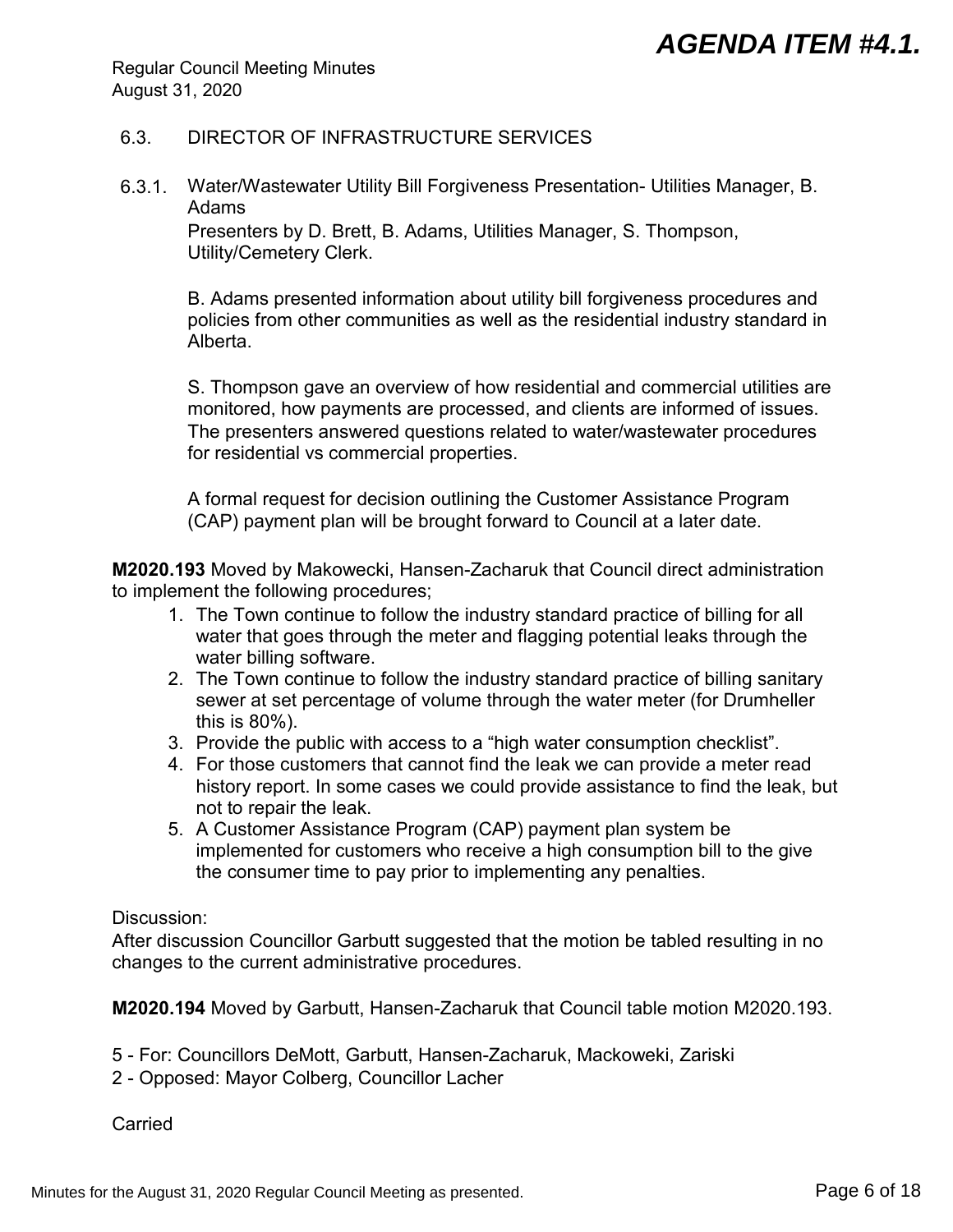Regular Council Meeting Minutes August 31, 2020

6.3.2. Request for Decision - Kick It to The Curb Weekend, Sept 11, 12, 13

**M2020.195** Moved by Hansen-Zacharuk, Zariski that Council approve the implementation for the Kick It to the Curb program, as an adjunct to our annual Community Clean Up program, on September 11, 12 and 13, 2020 from 8:00am - 8:00pm each day.

6 - For: Mayor Colberg, Councillors DeMott, Lacher, Hansen-Zacharuk, Makoweki, Zariski,

1 - Opposed: Councillor Garbutt

**Carried** 

- 6.4. MANAGER OF RECREATION
- 6.4.1. Report on the Opening of Town Owned Facilities

D. Goldthorpe, Manager of Recreation, Arts and Culture described the procedures that are being implemented in order to safely reopen the Town owned facilities on September  $9<sup>th</sup>$ , 2020. For more information please contact the facility or the Town of Drumheller website for more information.

6.4.2. Request for Decision - Recreation Fees - Reopening 2020

**M2020.196** Moved by Hansen-Zacharuk, Lacher that Council direct administration to continue to suspend the collection of monthly membership fees for those on automatic withdrawals and extend those memberships by the length of time the member was unable to use the facility up to January 2, 2021.

Carried unanimously

**M2020.197** Moved by Lacher, Zariski that Council direct administration to permit and promote general public and member use of the Aquaplex and the Badlands Community Facility free for the month of September 2020.

Carried unanimously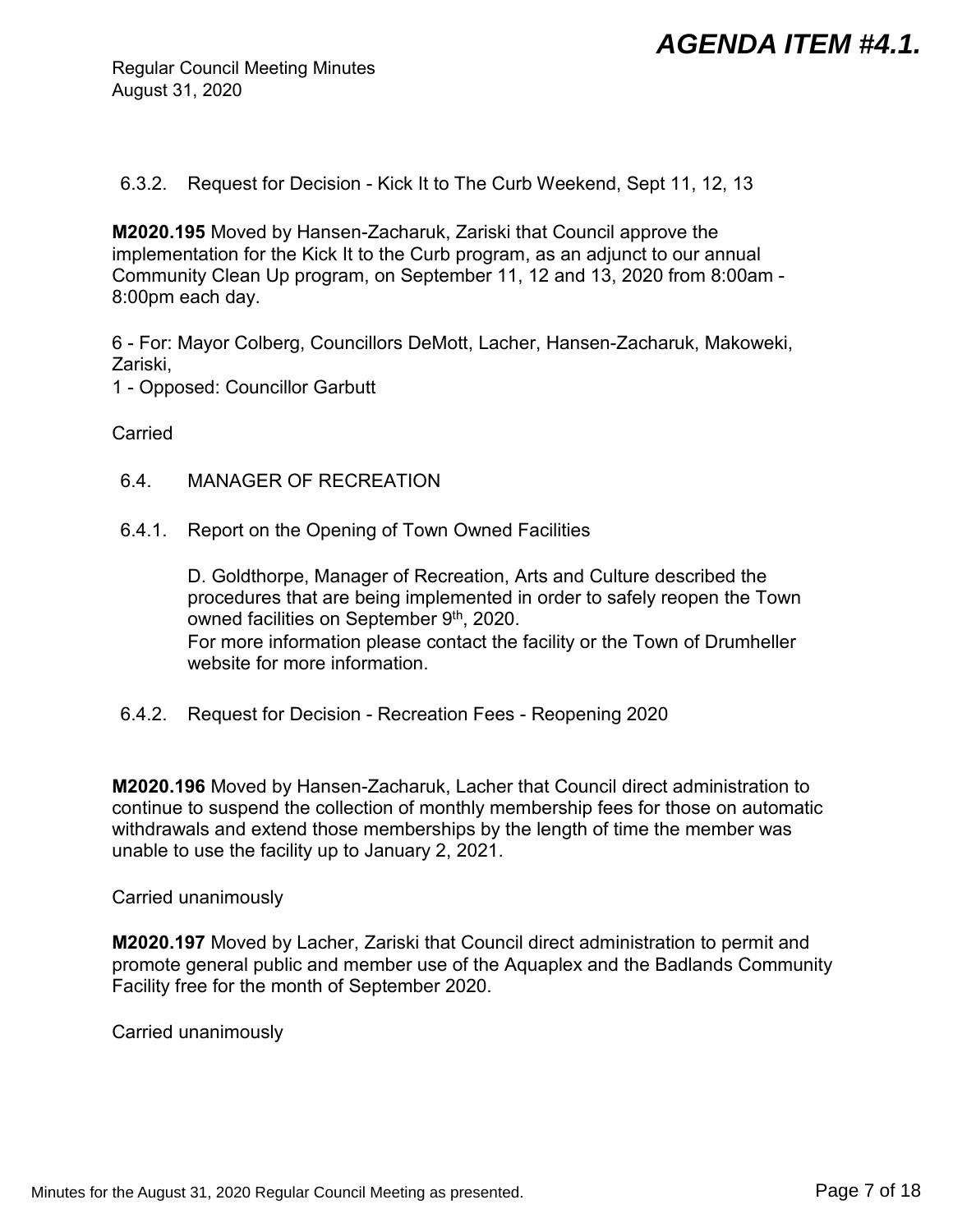Regular Council Meeting Minutes August 31, 2020

Break started 5:50pm Break ended 5:58pm

## 7. PUBLIC HEARING TO COMMENCE AT 5:30 PM

- 7.1. Closing a Portion of Undeveloped Lane Bylaw 16.19
	- 1. Mayor Call to Order: 5:58pm
	- 2. CAO Introduction of Matter: Information 16.19
	- 3. Written Submissions: N/A
	- 4. Palliser Presentation: N/A
	- 5. Public to Speak: Sharleen Douglass
	- 6. Read names to Speak: Sharleen Douglass
	- 7. Council any objections to speakers:
	- 8. Rules of Procedure: In Favour: Sharleen Douglass Opposed: N/A
	- 9. Council Questions about submissions: N/A
	- 10.Rebuttals:

Mayor Calls for Public Hearing to Close: 6:05pm

- 7.2. Closing a Portion of 3 Street S.W. Bylaw 17.19
	- 1. Mayor Call to Order: 6:05pm
	- 2. CAO Introduction of Matter: 17.19
	- 3. Written Submissions: N/A
	- 4. Palliser Presentation: N/A
	- 5. Public to Speak: N/A
	- 6. Read names to Speak:
	- 7. Council any objections to speakers:
	- 8. Rules of Procedure: In Favour: N/A Opposed: N/A
	- 9. Council Questions about submissions: No
	- 10.Rebuttals:

Mayor Calls for Public Hearing to Close: 6:06pm

- 8. PUBLIC HEARING DECISIONS
- 8.1. Closing a Portion of Undeveloped Lane Bylaw 16.19 Second Reading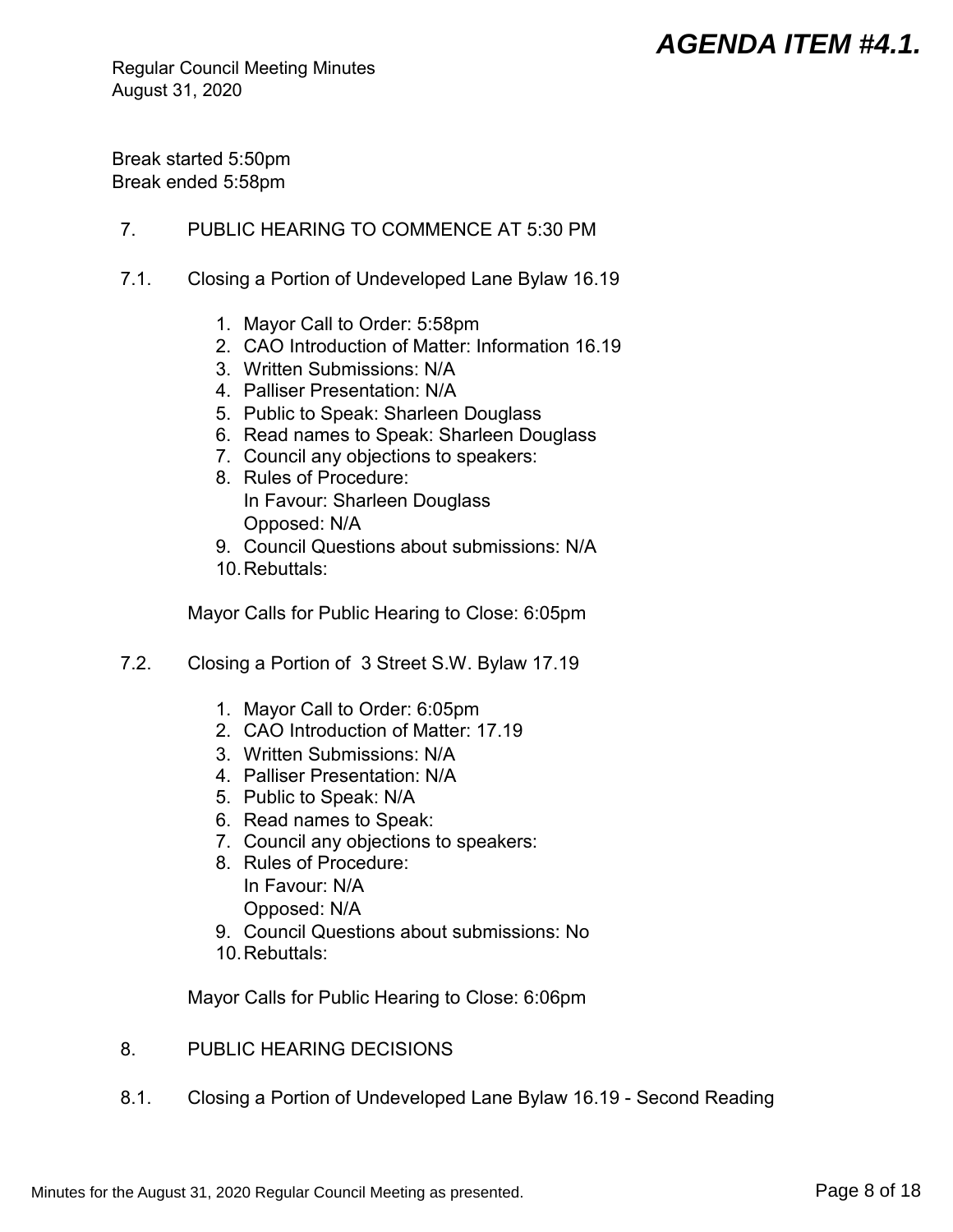Regular Council Meeting Minutes August 31, 2020

**M2020.198** Moved by Garbutt, Hansen-Zacharuk that Council give second reading of Bylaw 16.19 Lane Closure in East Coulee.

Carried unanimously

**M2020.199** Moved by Garbutt, Zariski that Council give third reading of Bylaw 16.19 Lane Closure in East Coulee.

Carried unanimously

8.2. Closing a Portion of 3 Street S.W. Bylaw 17.19 - Second Reading

**M2020.200** Moved by Zariski, Makowecki that Council give second reading of Bylaw 17.19 Road Closure for a portion of 3 Street S.W.

Carried unanimously

**M2020.201** Moved by Lacher, Zariski that Council give third reading of Bylaw 17.19 Road Closure for a portion of 3 Street S.W.

Carried unanimously

- 9. CLOSED SESSION
- 9.1. Labour CRFM Check In and Evaluation FOIP Section 19(2)

**M2020.202** Moved by Lacher, Hansen-Zacharuk that Council close the meeting to the public to discuss labour matters as per FOIP Section 19(2). Time: 6:55pm

Carried unanimously

**M2020.203** Moved by Lacher, DeMott that Council return to the open session of the meeting. Time: 8:32pm

10. ADJOURNMENT 8:32pm

Chief Administrative Officer

Mayor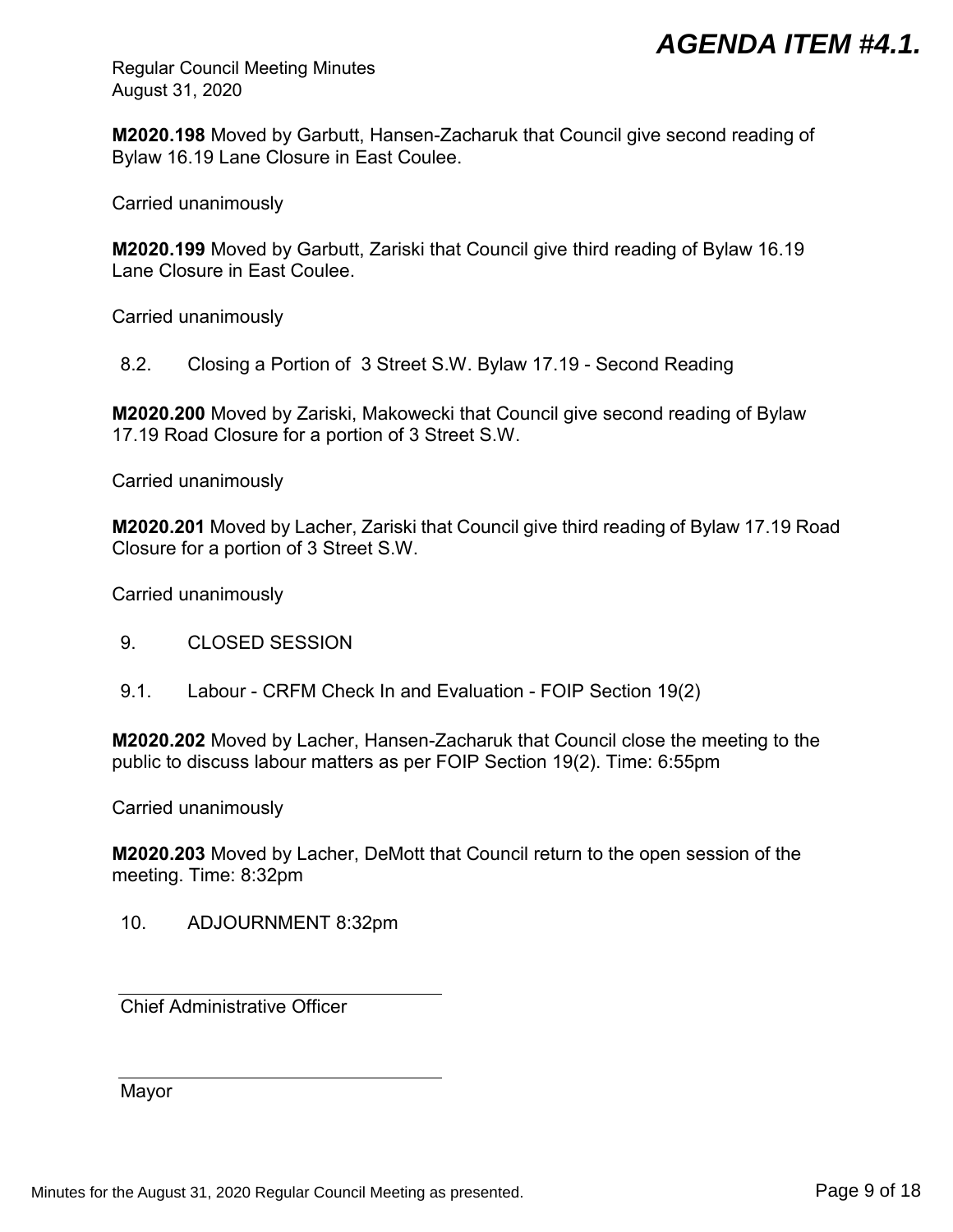<span id="page-9-0"></span>

| TITLE:               | Municipal Development Plan               |
|----------------------|------------------------------------------|
| <b>DATE:</b>         | September 14, 2020                       |
| <b>PRESENTED BY:</b> | Darwin Durnie CRFM Officer               |
| <b>ATTACHMENT:</b>   | Bylaw 17.20 - Municipal Development Plan |

**SUMMARY:** The Chief Resiliency and Flood Mitigation Officer is seeking first reading of a bylaw which would adopt a new Municipal Development Plan. Pursuant to Section 632 of the *Municipal Government Act*, the Town of Drumheller must, by bylaw, adopt a Municipal Development Plan. Proposed Bylaw 17.20 would repeal the current Town of Drumheller Municipal Development Plan Bylaw 11-08, adopted in May 2008 and in need of review and revision.

Proposed Bylaw 17.20 must be passed in accordance with sections 692 and 230 of the *Municipal Government Act* which requires a Public Hearing to be held by Council for the adoption of a Municipal Development Plan. If first reading is given to Municipal Development Plan Bylaw 17.20, a public hearing will need to be scheduled.

## **BACKGROUND:**

The Municipal Development Plan (MDP) attached here captures modern and innovative approaches to planning. The document is a leader in its category and is expected to serve as a blueprint for future planning documents in Alberta and across Canada.

This document was crafted under unusual circumstances. The global pandemic has cast a long shadow, encumbering coordination, collaboration, and engagement. And yet, thanks to the hard work, creativity and patience of many people, the products that emerged from this process show no signs of compromise.

The Drumheller MDP does what few Municipal Plans have managed to do; that is, place disaster response and the changing climate directly at the core of its growth logic and long-term vision. By placing the river at the heart of planning, the MDP supplants decades of reactive policies with bold, pro-active measures. These measures will protect people, property, environment, and economy, inspiring new investment and allowing Drumheller to grow into its unmistakable potential. The MDP plays a decisive role in securing a vital and prosperous future for the Drumheller Valley.

A detailed presentation on the proposed MDP will be given at the Public Hearing, to be scheduled by Council.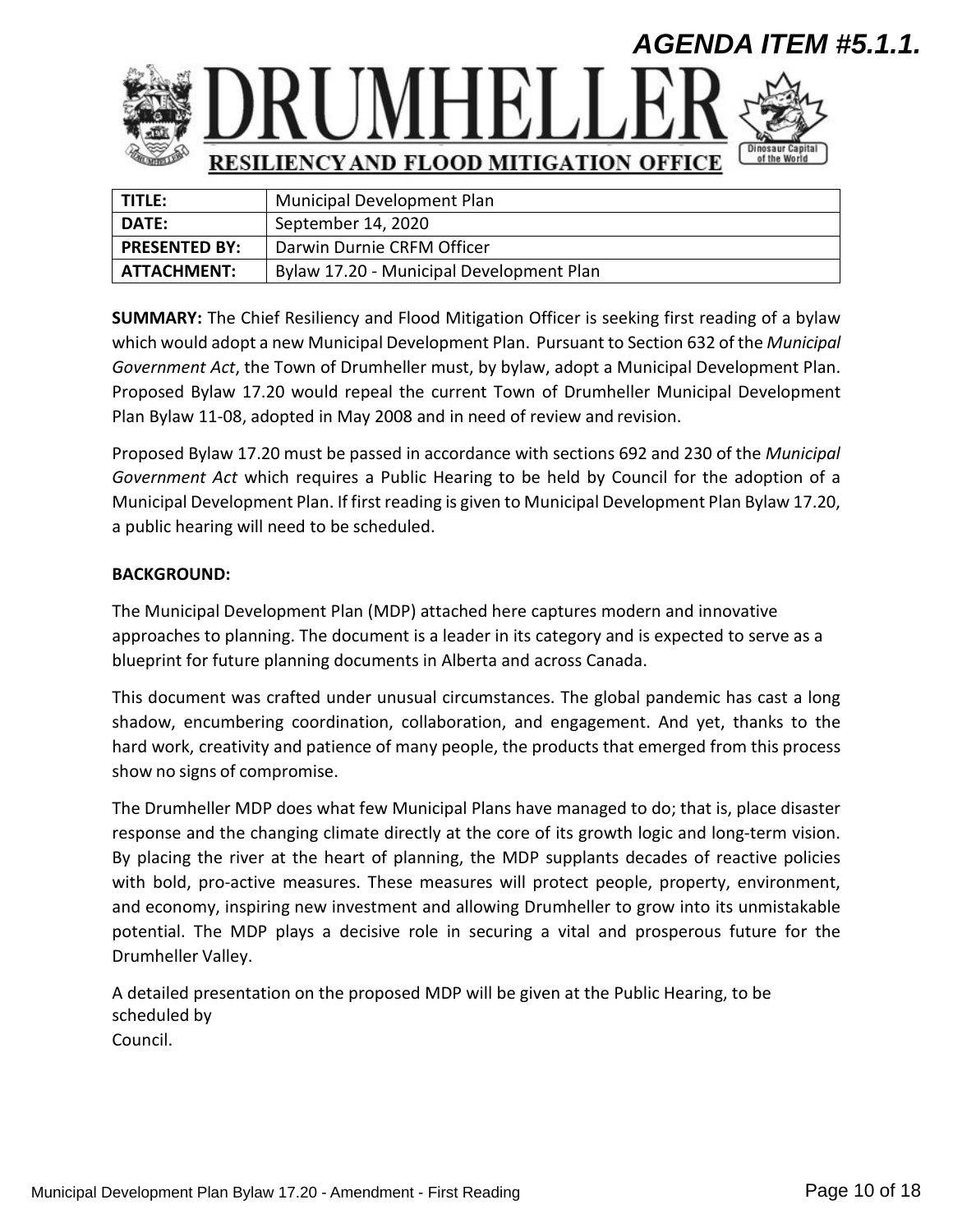## **RECOMMENDATIONS:**

The Chief Resiliency and Flood Mitigation Officer would recommend that first reading be given to Bylaw 17.20, a bylaw to adopt a new Municipal Development Plan.

## **DISCUSSION (OPTIONS/BENEFITS/DISADVANTAGES):**

By giving first reading to Bylaw 17.20, Council is introducing the draft plan which can then be put forward for public review and input including the holding of a formal public hearing. Based on public representations and Council deliberation, amendment of the draft Plan can be made at the time of second reading.

## **FINANCIAL IMPACT:**

Council has given prior approval for 02 Planning and Design to prepare a Flood Resiliency Design Master Plan and assess the impacts of the resiliency and flood mitigation program on land use planning, development and engineering structures. The amount approved for the component of the work to prepare a new Municipal Development Plan and Land Use Bylaw was \$283,520, expected to be funded by the Drumheller Resiliency and Flood Mitigation Program.

## **STRATEGIC POLICY ALIGNMENT**:

The Council Vision is:

*Through a proactive flood-mitigation strategy, we are committed to changing the channel on flood readiness with a sustainable plan to protect Drumheller from future flooding. Together, we will shape the future of our community by protecting our people, our property, our economic growth, our environment, and our cultural heritage.*

## **COMMUNICATION PLAN:**

A comprehensive communication and engagement plan will be implemented starting on September 15th. Included in the plan are: Newspaper advertising, website updates, education videos, social media updates, open houses and technical briefings with key stakeholders and staff.

## **PROPOSED RESOLUTIONS:**

**MOVED** by that Council:

- 1. give first reading to Bylaw 17.20, a bylaw to adopt a Municipal Development Plan, and
- 2. schedule a Public Hearing on proposed Bylaw 17.20 on

Seconded by

Prepared by: 02 Planning & Design/R King, DRFM Planning Officer

Town of Drumheller 224 Centre Street Drumheller, AB T0J 0Y4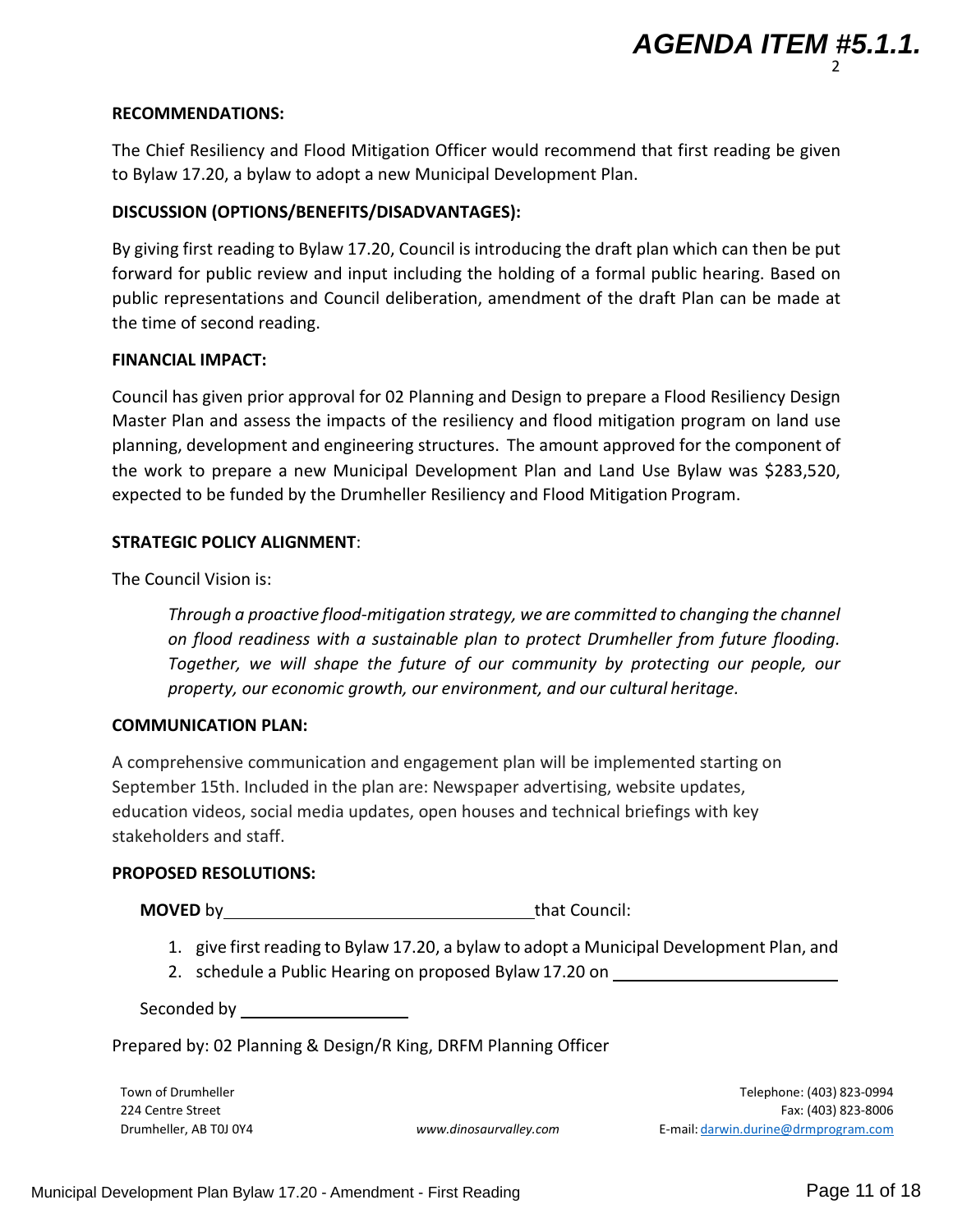

Reviewed by: Darwin Durnie, Chief Resiliency and Flood Mitigation

Approved by: Darwin Durnie, Chief Resiliency and Flood Mitigation

Town of Drumheller 224 Centre Street Drumheller, AB T0J 0Y4

Telephone: (403) 823-0994 Fax: (403) 823-8006 *[www.dinosaurvalley.com](http://www.dinosaurvalley.com/)* E-mail: [darwin.durine@drmprogram.com](mailto:darwin.durine@drmprogram.com)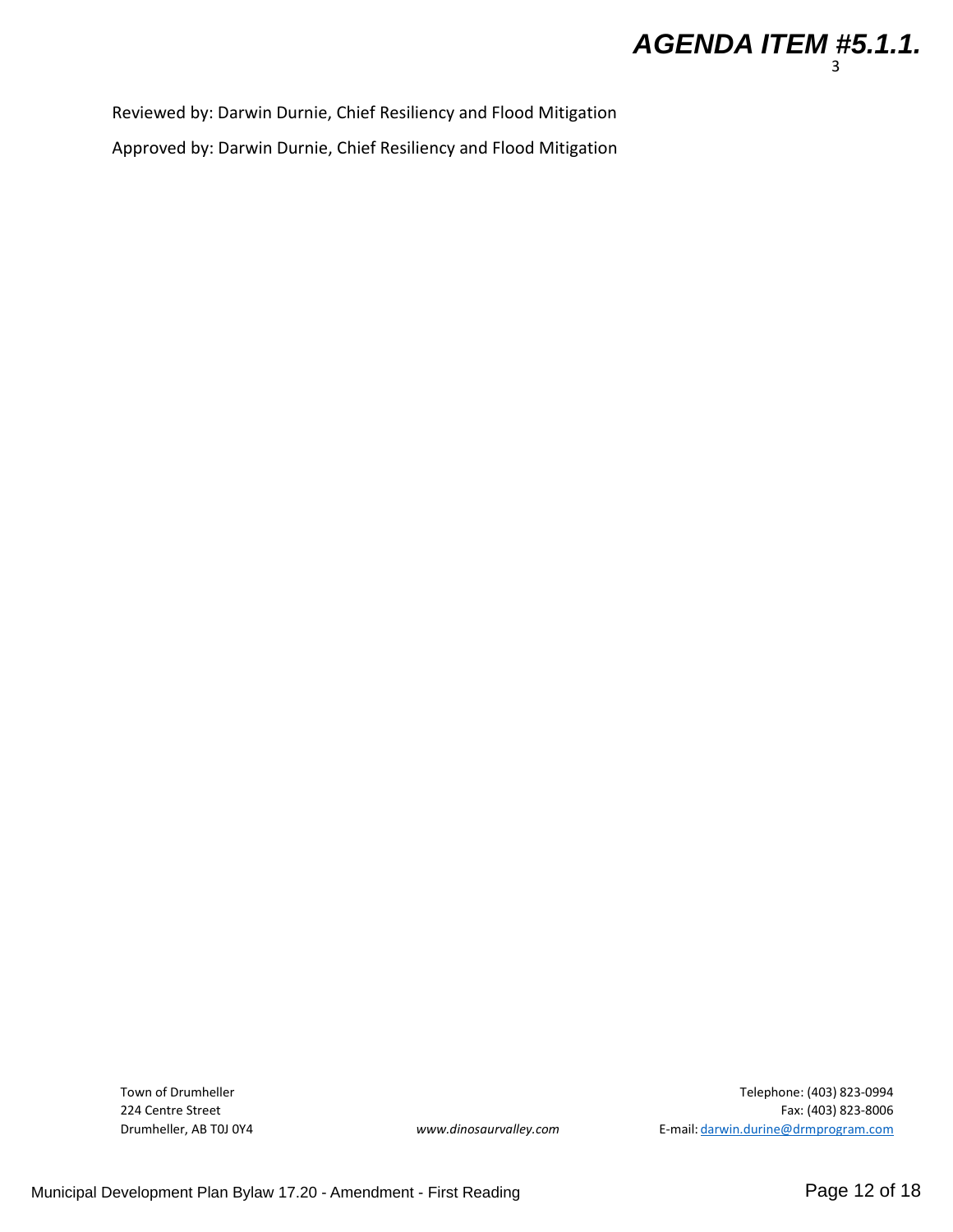## **TOWN OF DRUMHELLER BYLAW NUMBER 17.20**

BEING A BYLAW OF THE TOWN OF DRUMHELLER IN THE PROVINCE OF ALBERTA TO ADOPT A MUNICIPAL DEVELOPMENT PLAN

**WHEREAS** pursuant to the provision of Section 632 of the *Municipal Government Act*, R.S.A. 2000, c. M-26, the Council of the Town of Drumheller must, by Bylaw passed in accordance with section 692 of the Municipal Government Act, adopt a plan to be known as:

"THE TOWN OF DRUMHELLER MUNICIPAL DEVELOPMENT PLAN"

**AND WHEREAS** a Public Hearing was held on as required by Section 230 of the Municipal Government Act.

**NOW THEREFORE** THE COUNCIL OF THE TOWN OF DRUMHELLER IN THE PROVINCE OF ALBERTA, DULY ASSEMBLED, ENACTS AS FOLLOWS:

- 1. This Bylaw may be cited as "The Town of Drumheller MunicipalDevelopment Plan".
- 2. Bylaw # 11-08, adopting "The Town of Drumheller Municipal DevelopmentPlan" currently in effect, is hereby repealed including all amendments thereto and replaced by Bylaw # 17.20.
- 3. Council adopts as the Municipal Development Plan for those lands contained within its civic boundaries, "The Town of Drumheller Municipal Development Plan," its text and accompanying schedules set out in Schedule A, attached to and forming part of this Bylaw."
- 4. This Bylaw takes effect on the date of

READ A FIRST TIME THIS LAY OF THIS ALL 2020

READ A SECOND TIME THIS DAY OF , 2020.

READ A THIRD TIME AND PASSED THIS DAY OF , 2020.

MAYOR **CHIEF ADMINISTRATIVE OFFICER**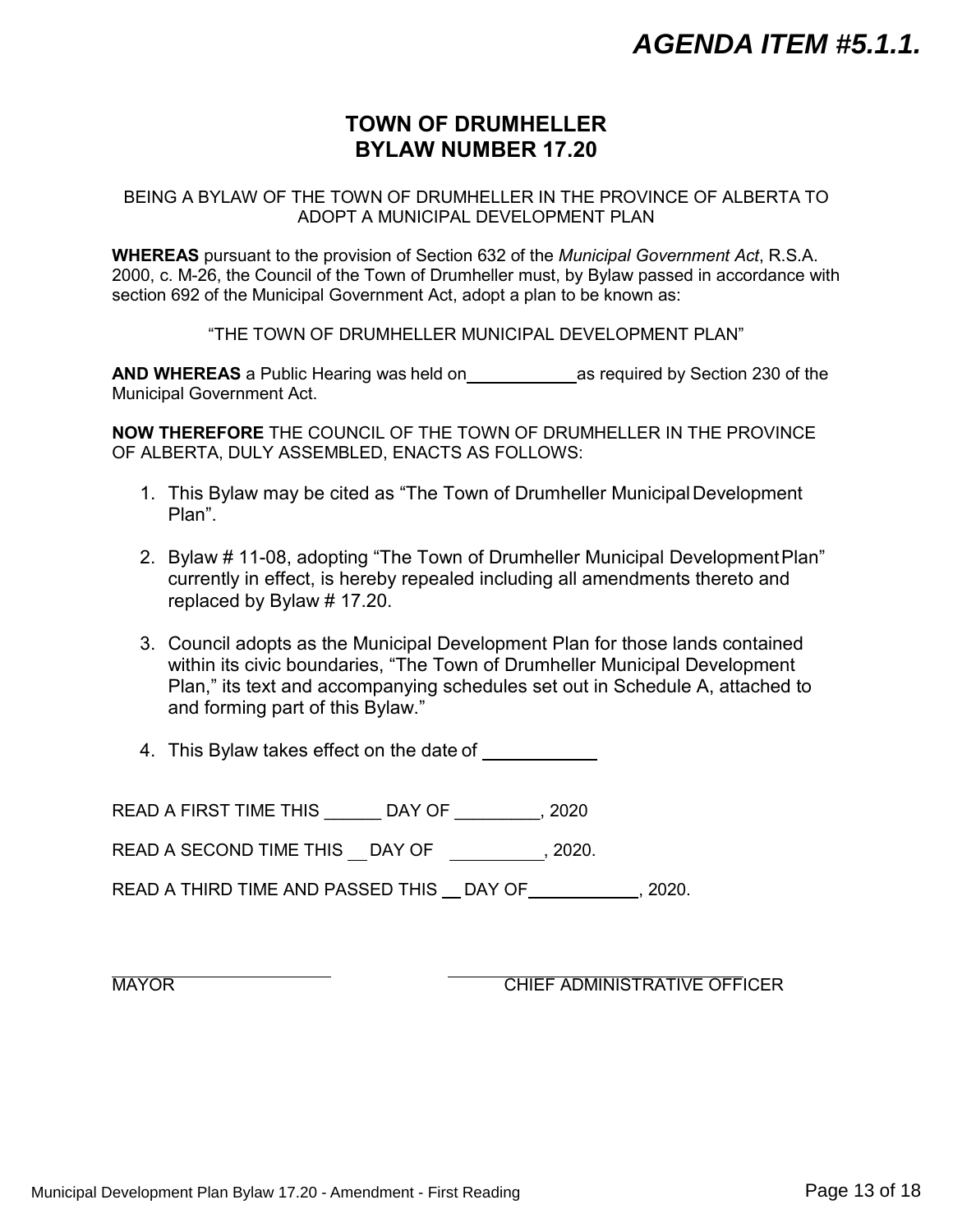<span id="page-13-0"></span>

| TITLE:               | Land Use Bylaw               |
|----------------------|------------------------------|
| <b>DATE:</b>         | September 14, 2020           |
| <b>PRESENTED BY:</b> | Darwin Durnie CFRM Officer   |
| ATTACHMENT:          | Bylaw 16.20 - Land Use Bylaw |

**SUMMARY:** The Chief Resiliency and Flood Mitigation Officer is seeking first reading of Bylaw 16.20 which would replace the existing Land Use Bylaw with a new bylaw. Pursuant to Section 639 of the *Municipal Government Act*, the Town of Drumheller must, by bylaw, adopt a Land Use Bylaw. Proposed Bylaw 16.20 would repeal the current Town of Drumheller Land Use Bylaw 10-08, adopted in May 2008 and in need of replacement.

Proposed Bylaw 16.20 must be passed in accordance with sections 692 and 230 of the *Municipal Government Act* requiring a Public Hearing to be held by Council for the adoption of a Land Use Bylaw. If first reading is given to Land Use Bylaw 16.20, a public hearing will need to be scheduled.

### **BACKGROUND:**

The Land Use Bylaw (LUB) attached here captures modern and innovative approaches to planning. The document is a leader in its category and is expected to serve as a blueprint for future planning documents in Alberta and across Canada.

This document was crafted under unusual circumstances. The global pandemic has cast a long shadow, encumbering coordination, collaboration, and engagement. And yet, thanks to the hard work, creativity and patience of many people, the products that emerged from this process show no signs of compromise.

The Drumheller LUB also introduces many key innovations. Within a tremendously succinct package, it shifts the system from 'use' to 'form', reconnecting regulation to intent and greatly simplifying the document structure. Twenty-one districts have been replaced with eight. Further innovations related to use, signage, parking, and more are found in the details; they present a suite of modernizations that place Drumheller's LUB in rare company.

A detailed presentation on the proposed LUB will be provided at the Public Hearing, to be scheduled by Council.

### **RECOMMENDATIONS:**

The Chief Resiliency and Flood Mitigation Officer would recommend that first reading be given to Bylaw 16.20, a Land Use Bylaw and that a public hearing date be chosen.

### **DISCUSSION (OPTIONS/BENEFITS/DISADVANTAGES):**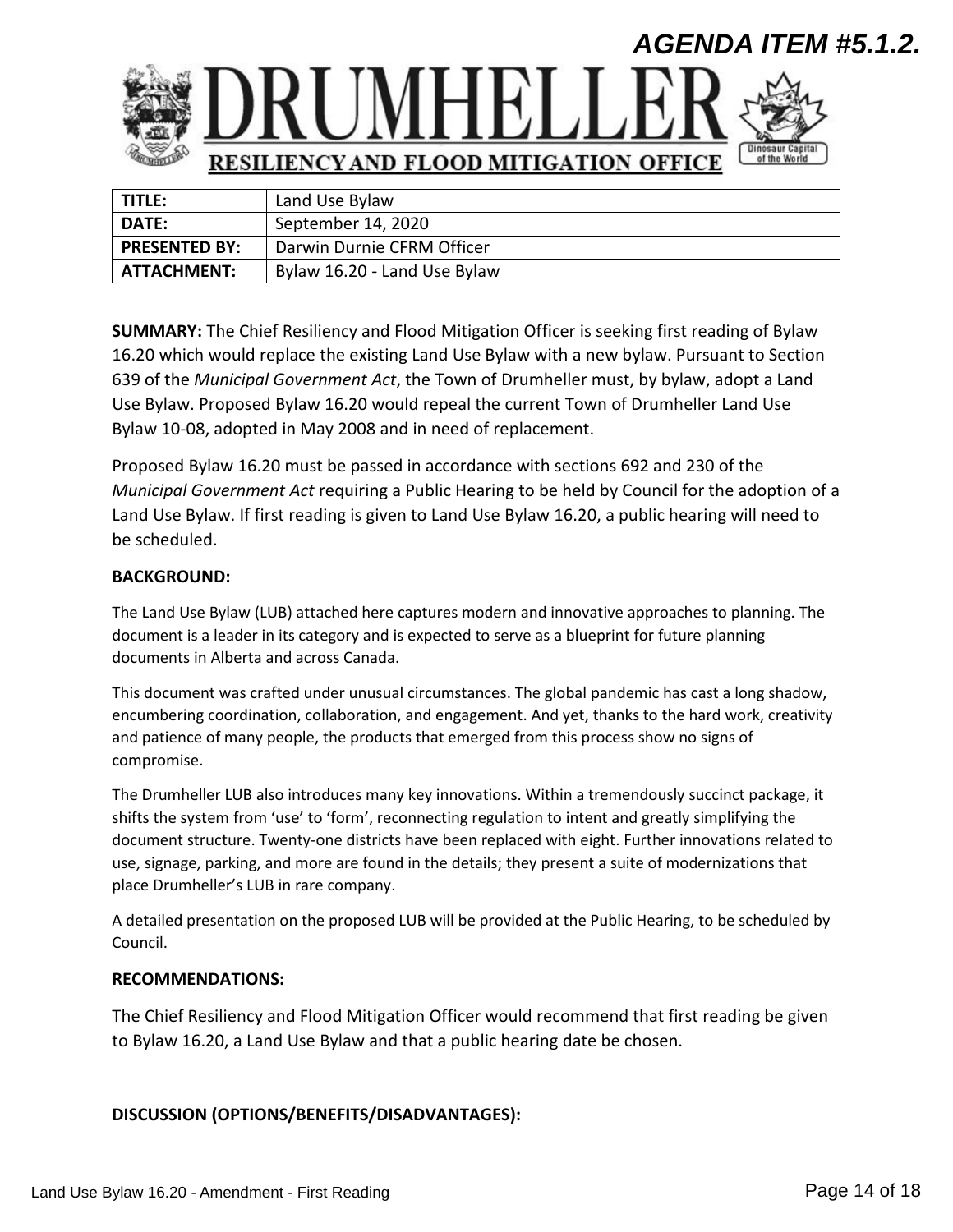By giving first reading to Bylaw 16.20, Council is introducing the draft plan which can then be put forward for public review and input including the holding of a formal public hearing. Based on public representations and Council deliberation, amendment of the draft Plan can be made at the time of second reading.

### **FINANCIAL IMPACT:**

Council has given prior approval for 02 Planning and Design to prepare a Flood Resiliency Design Master Plan and assess the impacts of the resiliency and flood mitigation program on land use planning, development, and engineering structures. The amount approved for the component of the work to prepare a new Municipal Development Plan and Land Use Bylawwas \$283,520, expected to be funded by the Drumheller Resiliency and Flood Mitigation Program.

### **STRATEGIC POLICY ALIGNMENT**:

The Council Vision is:

*Through a proactive flood-mitigation strategy, we are committed to changing the channel on flood readiness with a sustainable plan to protect Drumheller from future flooding. Together, we will shape the future of our community by protecting our people, our property, our economic growth, our environment and our cultural heritage.*

### **COMMUNICATION PLAN:**

A comprehensive communication and engagement plan will be implemented starting on September 15th. Included in the plan are: Newspaper advertising, website updates, education videos, social media updates, open houses and technical briefings with key stakeholders and staff.

### **PROPOSED RESOLUTIONS:**

**MOVED** by that Council:

- 1. give first reading to Bylaw 16.20, the Town of Drumheller Land Use Bylaw, and
- 2. schedule a Public Hearing on proposed Bylaw 16.20 on

Seconded by

Prepared by: 02 Planning and Design/R King DRFM Planning Officer

Reviewed by: Darwin Durnie, Chief Resiliency and Flood Mitigation

Approved by: Darwin Durnie, Chief Resiliency and Flood Mitigation

Town of Drumheller 224 Centre Street

2

*AGENDA ITEM #5.1.2.*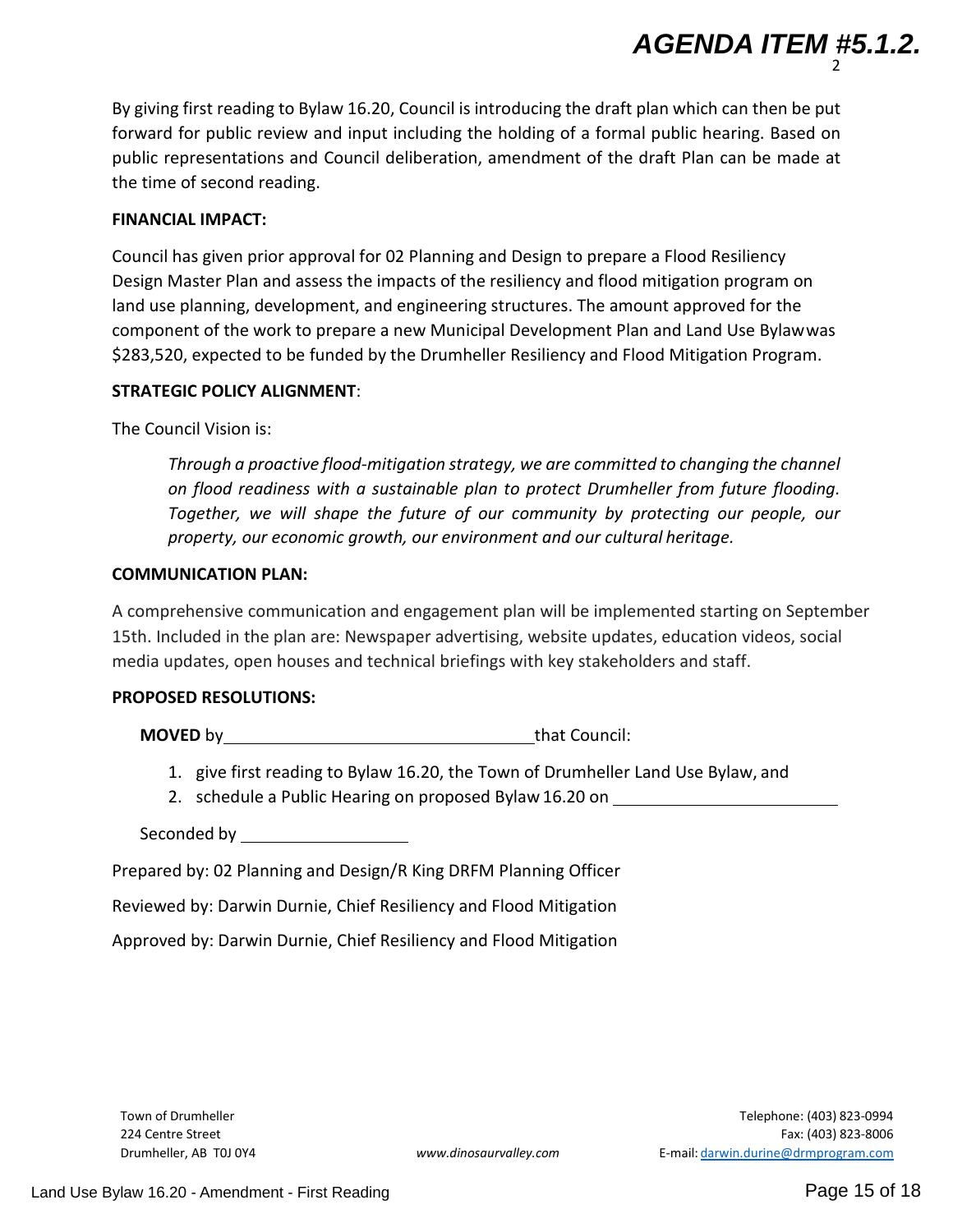## **TOWN OF DRUMHELLER BYLAW NUMBER 16.20**

### BEING A BYLAW OF THE TOWN OF DRUMHELLER IN THE PROVINCE OF ALBERTA TO ADOPT A LAND USE BYLAW

**WHEREAS** pursuant to the provision of Section 639 of the *Municipal Government Act*, R.S.A. 2000, c. M-26, the Council of the Town of Drumheller must, by Bylaw passed in accordance with section 692 of the *Municipal Government Act*, adopt a bylaw to be known as:

"THE TOWN OF DRUMHELLER LAND USE BYLAW"

**AND WHEREAS** a Public Hearing was held on as required by Section 230 of the *Municipal Government Act.*

**NOW THEREFORE** THE COUNCIL OF THE TOWN OF DRUMHELLER IN THE PROVINCE OF ALBERTA, DULY ASSEMBLED, ENACTS AS FOLLOWS:

- 1. This Bylaw may be cited as "The Town of Drumheller Land Use Bylaw".
- 2. Bylaw # 10-08, being the "Town of Drumheller Land Use Bylaw" currently in effect, is hereby repealed including all amendments thereto and replaced by Bylaw # 16.20.
- 3. Council adopts as the Land Use Bylaw for those lands contained within its civic boundaries, "The Town of Drumheller Land Use Bylaw." its text and accompanying schedules set out in Schedule A, attached to and forming part of this Bylaw."
- 4. If one or more provisions of this Land Use Bylaw are for any reason declared to be invalid, it is intended that all remaining provisions are to remain in full force and effect.
- 5. This Bylaw takes effect on the date of

READ A FIRST TIME THIS \_\_\_\_ DAY OF\_\_\_\_\_\_\_\_\_, 2020 READ A SECOND TIME THIS DAY OF , 2020. READ A THIRD TIME AND PASSED THIS \_ DAY OF \_\_\_\_\_\_\_\_\_\_, 2020.

MAYOR MAYOR CHIEF ADMINISTRATIVE OFFICER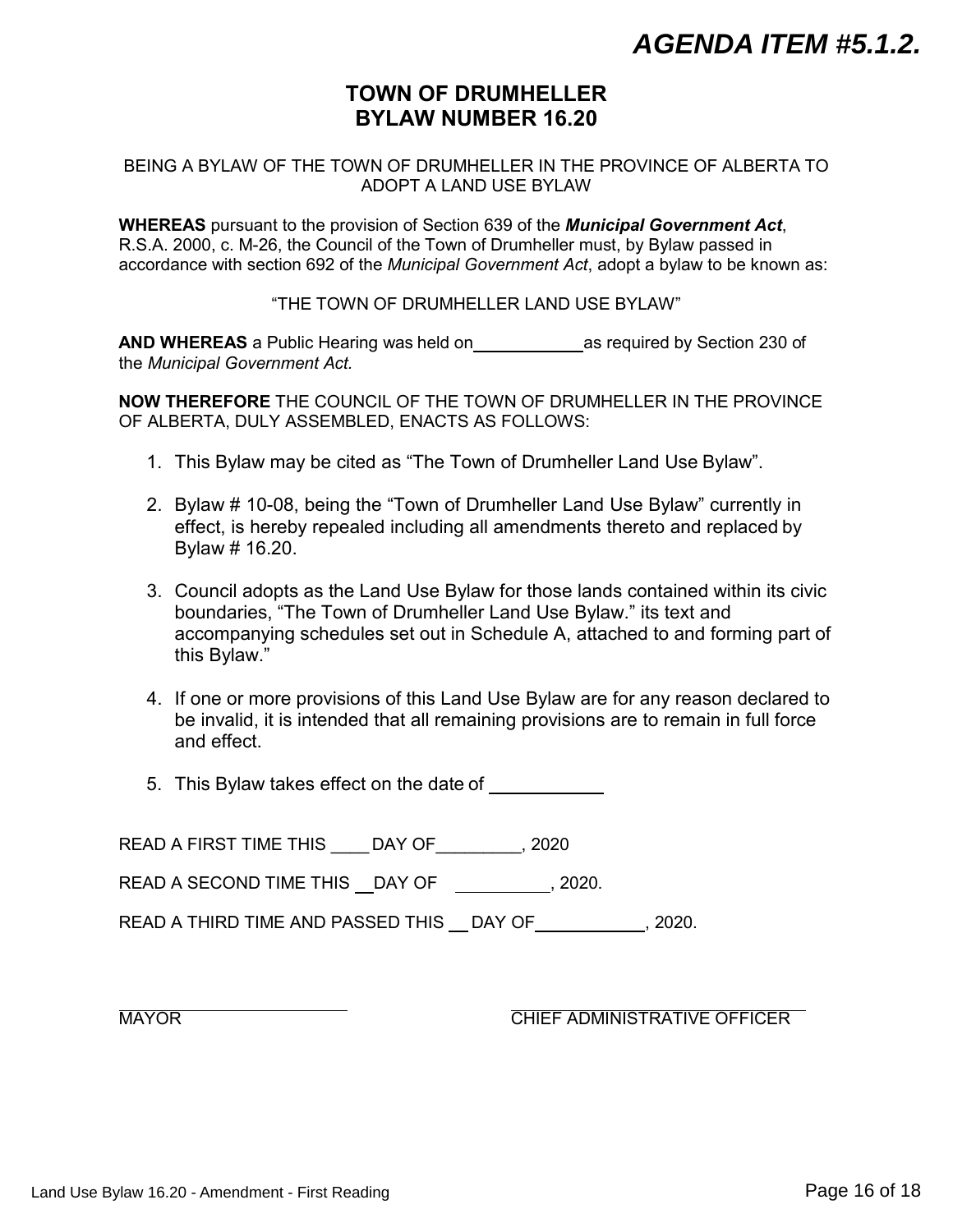<span id="page-16-0"></span>

## **REQUEST FOR DECISION**

| TITLE:                  | Abatement and Fee Restructure Junior "A" Hockey - REVISED  |
|-------------------------|------------------------------------------------------------|
| <b>DATE:</b>            | September 9, 2020                                          |
| <b>PRESENTED</b><br>BY: | Darren Goldthorpe, Manager of Recreation, Arts and Culture |
| ATTACHMENT:   n/a       |                                                            |

### **SUMMARY:**

On May 25, 2020, a Request for Decision was brought to Council for the Abatement and Fee Restructure for Junior "A" Hockey. Council received a presentation from the Dragons Junior Hockey Club and the Manager of Economic Development regarding the direct impact COVID has had on their operations, fundraising and the economic impact to our community.

When the original Request for Decision was prepared and presented, all the direct financial reports were not reviewed unfortunately. This meant the maximum abatements and reductions were incorrect.

The last 3 seasons of Dragons ice rentals (approximate values): 2019/2020 - \$39,200.00 (Council approved a lower rate for the Dragons in 2019/2020) 2018/2019 - \$50,000.00 2017/2018 - \$41,650.00

In the motion and approval of Council in May 2020, the following was approved as maximums for the next 4 years of ice rental for the Dragons. I have included what the amounts would be based on previous year usage:

- 1. Abatement of ice rental fees for the 2020/2021 hockey season to a maximum of \$26,513.00
	- Using \$50,000.00, maximum would be \$50,000.00
- 2. A 75% reduction in ice rental fees for the 2021-2022 hockey season to a maximum of \$19,884.7
	- Using \$50,000.00, maximum would be \$37,500.00
- 3. A 50% reduction in ice rental fees for the 2022/2023 hockey season to a maximum of \$13,265.50
	- Using \$50,000.00, maximum would be \$25,000.00
- 4. A 25% reduction in ice rental fees for the 2023/2024 hockey season to a maximum of \$6,628.25
	- Using \$50,000.00, maximum would be \$12,500.00
- $5.$  Full fees for the 2024/2025 hockey season  $-$  no reduction

Total maximum cost over 4 years - \$66,291.50

- Using \$50,000.00, total maximum over 4 years would be \$125,000.00